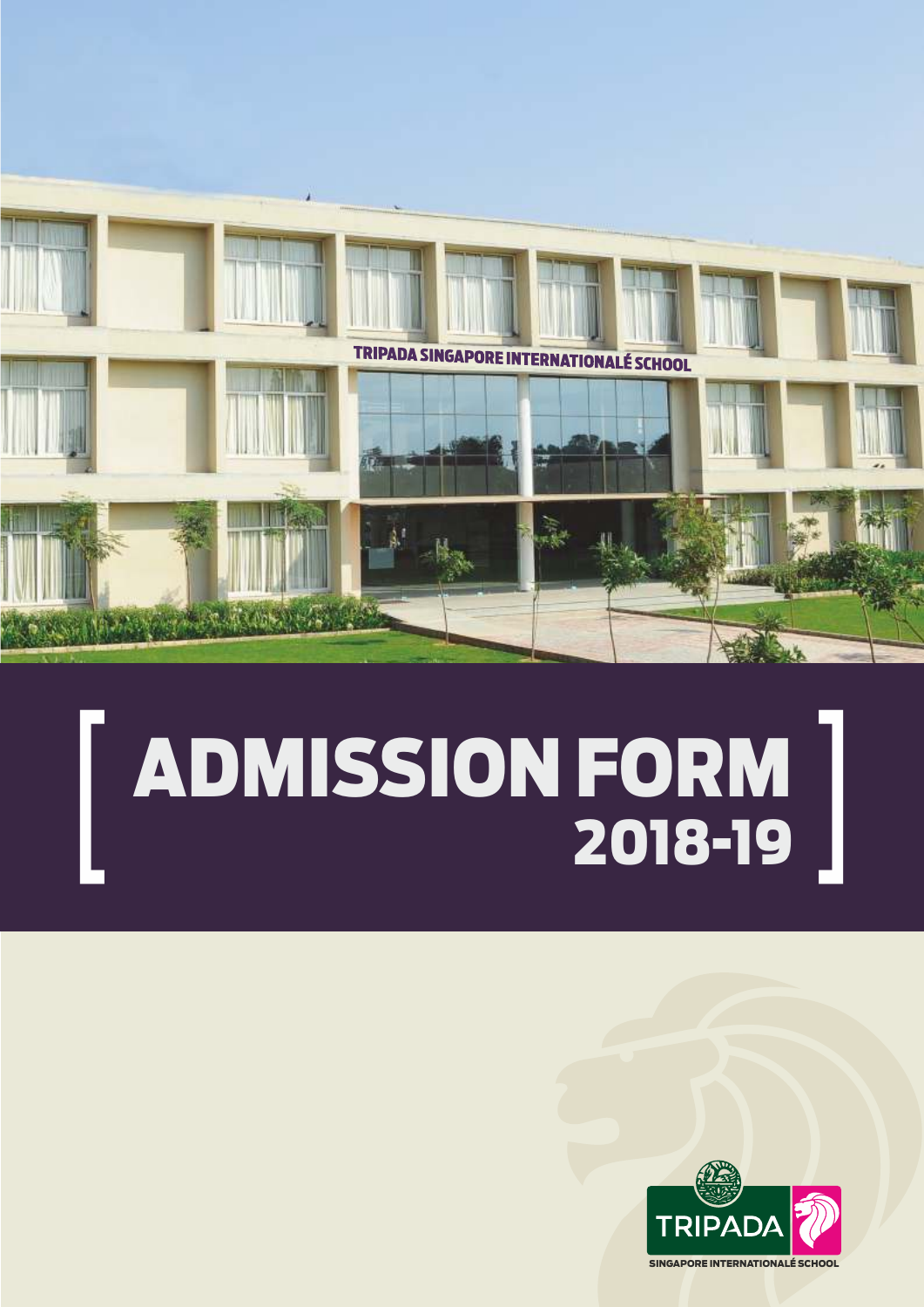# **APPLICATION CHECKLIST AND AGREEMENT**



| Child's Name (last, first) _                                      | Birth date (day/month/year)                                                                            |
|-------------------------------------------------------------------|--------------------------------------------------------------------------------------------------------|
| The following documents are required to complete the application: |                                                                                                        |
| Non-refundable application fee (INR 1000)                         |                                                                                                        |
| Non-refundable admission fee (INR 40,000)                         |                                                                                                        |
| <b>Completed Application Form (8 pages)</b>                       |                                                                                                        |
| Copy of student's birth certificate                               |                                                                                                        |
|                                                                   | Copy of student's passport (original must be available for verification)                               |
|                                                                   | Official school report from last two school years in English, or verifiable English translation Grades |
|                                                                   | 9-12 students must also provide high school transcripts. (Overseas Students)                           |
| 4 passport pictures                                               |                                                                                                        |
| Copy of current immunization record.                              |                                                                                                        |
|                                                                   | Transportation request, if applicable (Bus arrangements require one week's preparation.)               |
|                                                                   | Supporting documents of educational/ psychological testing or special learning needs, if               |
| applicable.                                                       |                                                                                                        |

### **Submitting this application constitutes agreement with the following :**

- The parent or guardian and student admitted will abide by the school's established policies and procedure.
- The parent or guardian understands and agrees that ESOL, academic and / or diagnostic testing may be administered to the student to plan or enhance his/her educational program once he/she is registered andenrolled.
- Unless you request in writing otherwise, your family's local contact information will be printed in the TSI directory.
- Photographs depicting TSI students including your child may appear in school brochures, advertisements, and/or press releases.
- The parent or guardian agrees to pay all fees and tuition according to TSI policy.
- The parent or guardian agrees to inform TSI if any circumstance or information described in the application form changes.
- The parent or guardian understands that TSI may contact the student's previous schools in order to obtain information relevant to the student's application.

**The submission of this application verifies that the parents have received, read, and understood the Admission Guide. The parents certify that the information provided in this application is complete and correct. A child may be disembroiled if any information provided in the application is incorrect.**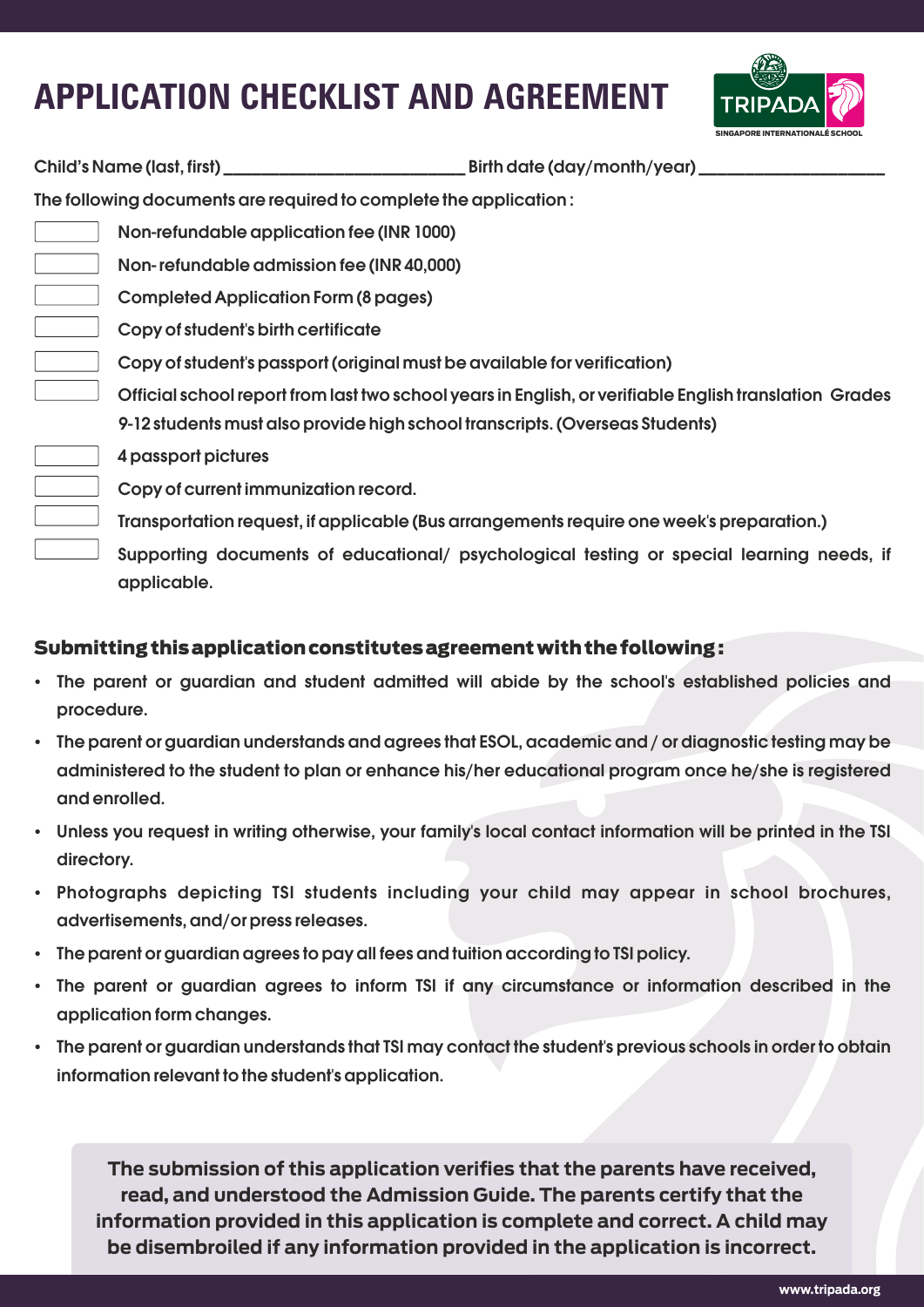### **GENERAL INFORAMTION**



| Application Fee Paid? Yes/ No (Applications cannot be processed without fee)                                                                                                                               |                   |     |                                 |                              |
|------------------------------------------------------------------------------------------------------------------------------------------------------------------------------------------------------------|-------------------|-----|---------------------------------|------------------------------|
| Applying to start school in: Day _____ Month ______ Year _______                                                                                                                                           |                   |     |                                 | Please attach                |
|                                                                                                                                                                                                            |                   |     |                                 | passport-sized<br>photograph |
| <b>Student's Personal Information:</b>                                                                                                                                                                     |                   |     |                                 |                              |
|                                                                                                                                                                                                            |                   |     |                                 |                              |
| <b>Last Name</b>                                                                                                                                                                                           | <b>First Name</b> |     | <b>Middle Name</b>              | <b>Prefers to be called</b>  |
| Gender: Male ( ) Female (                                                                                                                                                                                  |                   |     |                                 |                              |
| Date of Birth: Day _________ Month __________ Year ____________ Age: ___________                                                                                                                           |                   |     |                                 |                              |
| Place of Birth: ____________________________                                                                                                                                                               |                   |     | Nationality: __________________ |                              |
|                                                                                                                                                                                                            |                   |     |                                 |                              |
| <b>Name of Siblings</b>                                                                                                                                                                                    | Gender            | Age | Grade                           | <b>Current School</b>        |
|                                                                                                                                                                                                            |                   |     |                                 |                              |
|                                                                                                                                                                                                            |                   |     |                                 |                              |
|                                                                                                                                                                                                            |                   |     |                                 |                              |
|                                                                                                                                                                                                            |                   |     |                                 |                              |
| Your Child's caregivers in absence of parents (Please list people who regularly look after your child. Include<br>the languages spoken, e.g. Aunt - Gujarati, Grandmother - Hindi, Nanny - Gujarati, etc.) |                   |     |                                 |                              |
|                                                                                                                                                                                                            |                   |     |                                 |                              |
|                                                                                                                                                                                                            |                   |     |                                 |                              |
|                                                                                                                                                                                                            |                   |     |                                 |                              |
|                                                                                                                                                                                                            |                   |     |                                 |                              |
| For Office use only ()                                                                                                                                                                                     |                   |     |                                 |                              |
| Received Date: ___________________ English level: Proficient___________ Moderate____                                                                                                                       |                   |     |                                 |                              |
| Admission Granted:<br><u>Lettimes</u>                                                                                                                                                                      |                   |     |                                 |                              |
| <b>Assessed By:</b>                                                                                                                                                                                        |                   |     |                                 |                              |
| Name of teacher: _________________________________Overall Remarks:______________                                                                                                                           |                   |     |                                 |                              |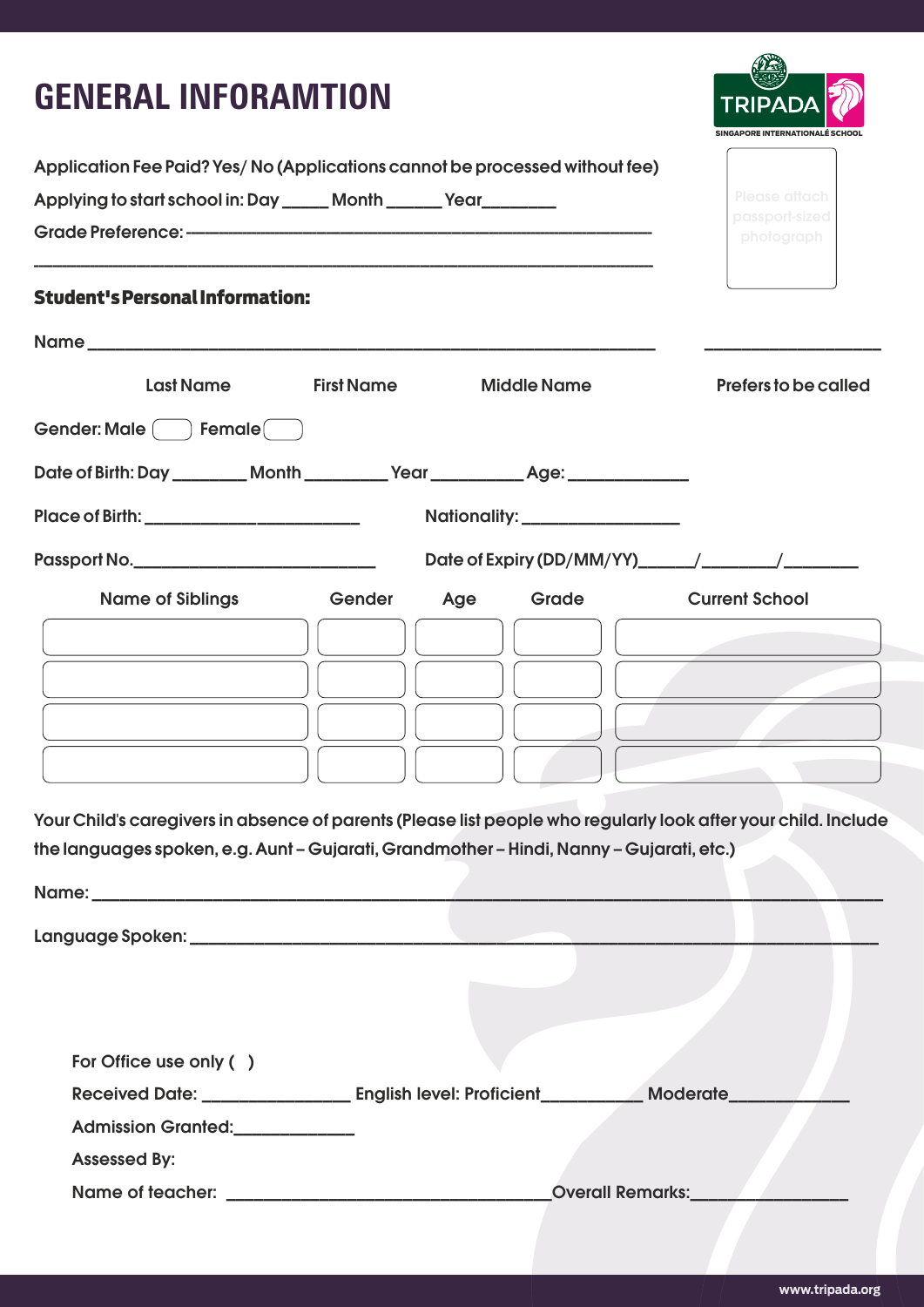### **PARENTS' INFORMATION**



Residential Address:

| Contact No: Res: __________________ Mobile:____________________                                                                                                                                                                                                  |                   |
|------------------------------------------------------------------------------------------------------------------------------------------------------------------------------------------------------------------------------------------------------------------|-------------------|
| While attending TSI, child's guardians (s) will be: $\bigcirc$ both parents $\bigcirc$ father $\bigcirc$ mother $\bigcirc$ other                                                                                                                                 |                   |
| All school correspondence will go through the student's personal contact information, regardless of<br>payment arrangement. The family holds sole responsibility to maintain current contact information and<br>maintain communication regarding school matters. |                   |
|                                                                                                                                                                                                                                                                  |                   |
| <b>Last Name</b>                                                                                                                                                                                                                                                 | <b>First Name</b> |
|                                                                                                                                                                                                                                                                  |                   |
|                                                                                                                                                                                                                                                                  |                   |
|                                                                                                                                                                                                                                                                  |                   |
|                                                                                                                                                                                                                                                                  |                   |
|                                                                                                                                                                                                                                                                  |                   |
| Does the father understand spoken English? (Please tick)                                                                                                                                                                                                         | Yes/Some/None     |
| Does the father understand written English? (Please tick)                                                                                                                                                                                                        | Yes / Some / None |
|                                                                                                                                                                                                                                                                  |                   |
|                                                                                                                                                                                                                                                                  |                   |
| <b>Last Name</b>                                                                                                                                                                                                                                                 | <b>First Name</b> |
|                                                                                                                                                                                                                                                                  |                   |
|                                                                                                                                                                                                                                                                  |                   |
|                                                                                                                                                                                                                                                                  |                   |
|                                                                                                                                                                                                                                                                  | @                 |
|                                                                                                                                                                                                                                                                  |                   |
| Does the Mother understand spoken English? (Please tick)                                                                                                                                                                                                         | Yes/Some/None     |
| Does the Mother understand written English? (Please tick)                                                                                                                                                                                                        | Yes / Some / None |
|                                                                                                                                                                                                                                                                  |                   |

\_\_\_\_\_\_\_\_\_\_\_\_\_\_\_\_\_\_\_\_\_\_\_\_\_\_\_\_\_\_\_\_\_\_\_\_\_\_\_\_\_\_\_\_\_\_\_\_\_\_\_\_\_\_\_\_\_\_\_\_\_\_\_\_\_\_\_\_\_\_\_\_\_\_\_\_\_\_\_\_\_\_\_\_\_\_\_\_\_\_\_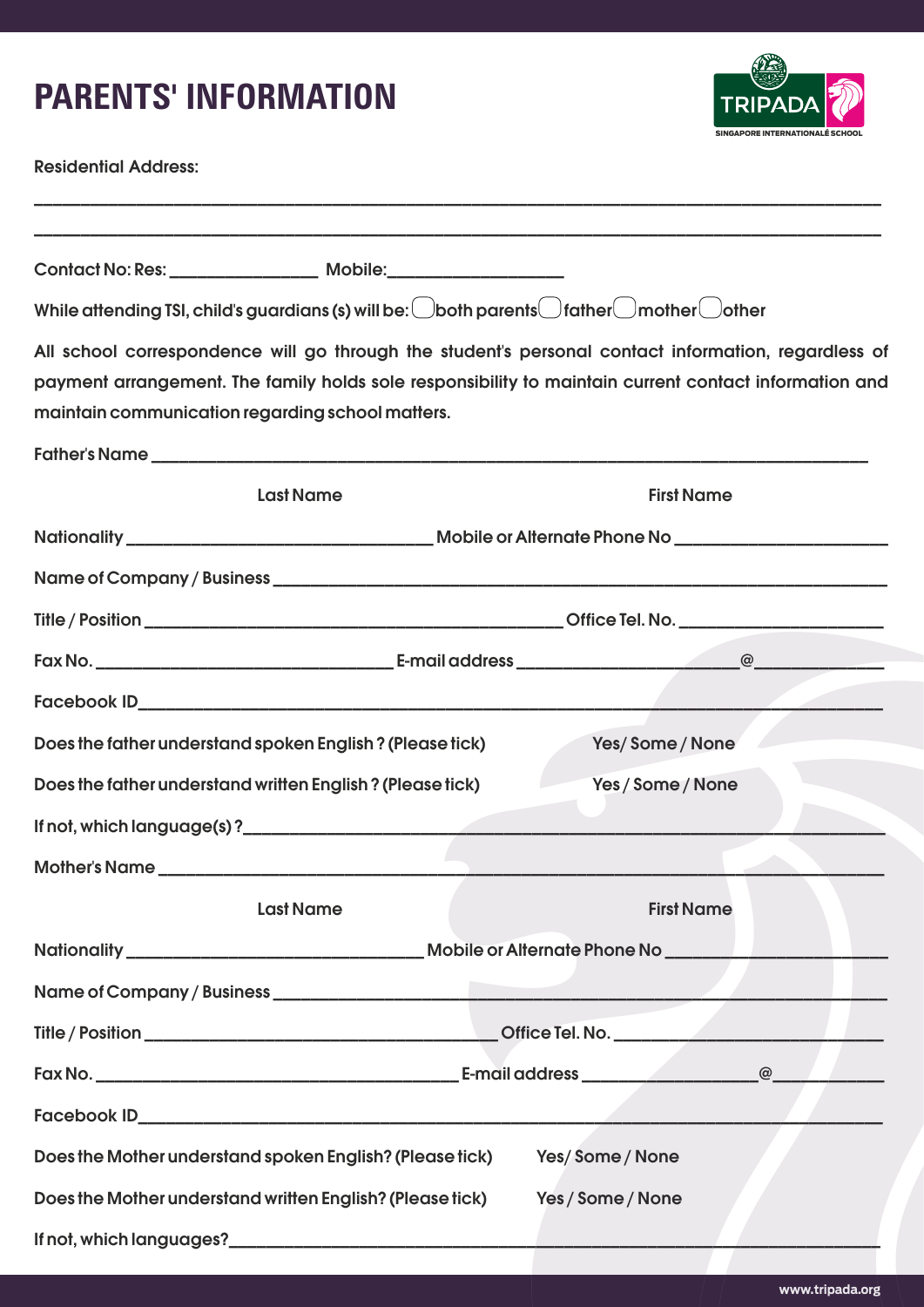# **EDUCATIONAL PROFILE OF STUDENT**



• Please list all schools attended, beginning with most recent. School records must be provided for the last two school years, and three years for high school students.

|                                                                                         | <b>School Name</b>                                                                                                                           | <b>Year Attended</b>                                   | City/Country                    | <b>Grades</b>    | Language of Instruction                                                                       |  | <b>Grades</b>                 |
|-----------------------------------------------------------------------------------------|----------------------------------------------------------------------------------------------------------------------------------------------|--------------------------------------------------------|---------------------------------|------------------|-----------------------------------------------------------------------------------------------|--|-------------------------------|
|                                                                                         |                                                                                                                                              |                                                        |                                 |                  |                                                                                               |  |                               |
|                                                                                         |                                                                                                                                              | Has the student ever skipped a grade / been promoted?  |                                 |                  | Yes/No.                                                                                       |  | If yes, which grade/s?_______ |
| $\bullet$                                                                               |                                                                                                                                              | Has the student ever repeated a grade?                 |                                 | Yes/No.          | If yes, which grade/s?                                                                        |  |                               |
| $\bullet$                                                                               | Has the student been suspended or expelled from any previous schools?<br>Yes / No                                                            |                                                        |                                 |                  |                                                                                               |  |                               |
| $\bullet$                                                                               | Has the student exhibited behaviour problems at home or in a school setting?<br>Yes / No                                                     |                                                        |                                 |                  |                                                                                               |  |                               |
| $\bullet$                                                                               | Has the student participated in behavioural management, counselling, or family therapy? Yes/No                                               |                                                        |                                 |                  |                                                                                               |  |                               |
| $\bullet$                                                                               | Please provide details for the above or any other factors that the school should be aware of that<br>might affect the success of your child. |                                                        |                                 |                  |                                                                                               |  |                               |
|                                                                                         |                                                                                                                                              | <b>LANGUAGE AND LEARNING PROFILE</b>                   |                                 |                  |                                                                                               |  |                               |
|                                                                                         |                                                                                                                                              | Part A: For all students (please circle)               |                                 |                  |                                                                                               |  |                               |
|                                                                                         |                                                                                                                                              | 1. Does your child currently receive private tutoring? |                                 | Yes/No.          |                                                                                               |  |                               |
|                                                                                         | <b>Subjects</b>                                                                                                                              |                                                        | <b>Time</b><br>Days of the week |                  |                                                                                               |  |                               |
|                                                                                         |                                                                                                                                              |                                                        |                                 |                  |                                                                                               |  |                               |
|                                                                                         |                                                                                                                                              |                                                        |                                 |                  |                                                                                               |  |                               |
| 2.                                                                                      |                                                                                                                                              |                                                        |                                 |                  | Does your child have outside school commitments? (e.g. music, sports, etc.)                   |  |                               |
|                                                                                         | <b>Activities</b>                                                                                                                            |                                                        |                                 | Days of the Week |                                                                                               |  | Time (e.g. 6-8 pm)            |
|                                                                                         |                                                                                                                                              |                                                        |                                 |                  |                                                                                               |  |                               |
|                                                                                         |                                                                                                                                              |                                                        |                                 |                  |                                                                                               |  |                               |
|                                                                                         |                                                                                                                                              |                                                        |                                 |                  | Part B: only for non-native English speakers (Please circle as many as necessary.)            |  |                               |
|                                                                                         |                                                                                                                                              |                                                        |                                 |                  |                                                                                               |  |                               |
|                                                                                         |                                                                                                                                              |                                                        |                                 |                  |                                                                                               |  |                               |
|                                                                                         |                                                                                                                                              | 1. Is English used in the home? Yes / No.              |                                 |                  |                                                                                               |  |                               |
|                                                                                         |                                                                                                                                              |                                                        |                                 |                  | 2. Has your child ever enrolled in a full time English speaking school? Yes/ No _______ years |  |                               |
| 3. How many years of English language instruction has your child had? _______ Years.    |                                                                                                                                              |                                                        |                                 |                  |                                                                                               |  |                               |
| 4. Where has your child studied English? (please check and indicate the length of time) |                                                                                                                                              |                                                        |                                 |                  |                                                                                               |  |                               |
|                                                                                         |                                                                                                                                              |                                                        |                                 |                  |                                                                                               |  |                               |
|                                                                                         |                                                                                                                                              |                                                        |                                 |                  |                                                                                               |  |                               |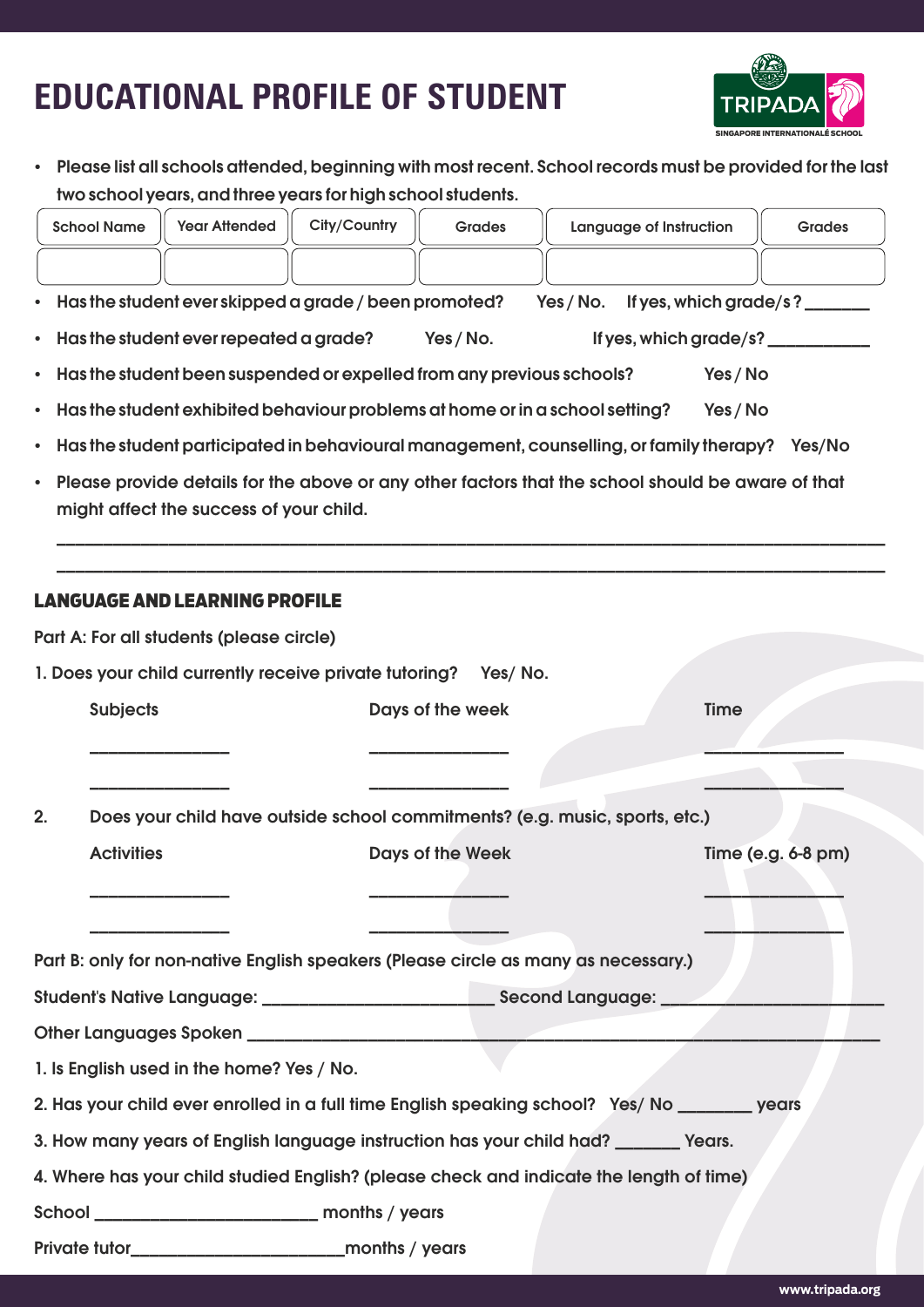

5. Has your child ever attended a summer school program? Yes / No. (if yes please fill in the chart.)

| <b>Summer School</b><br>City/Country<br>Year |  |
|----------------------------------------------|--|
|----------------------------------------------|--|

6. Has your child received ESOL (English) Speakers of Other Languages) instruction at school? Yes/No

If yes, how many years has he/she been in an ESOL program? \_\_\_\_\_\_\_\_\_ month/years.

### **PAST SCHOOL RECORDS RELESASE FORM**

I hereby give my permission to the school listed below to release my child's school records to Tripada Singapore Internationale' and to provide information regarding the student's:

- Grades and report cards
- **Standardized test results**
- Attendance records
- Special education records (if any)
- Discipline records
- · Individualized Education Plan (if any)
- Other relevant records

**Parent Signature** 

**Date:** 

Day/Month/Year

Please submit/email/fax to:



### Tripada Singapore Internationale' School

Pundhrasan Cross Road, Uvarsad-Sardhav Road, Gandhinagar Gujarat, India - 382421

Ph no: 9687638282/9687638383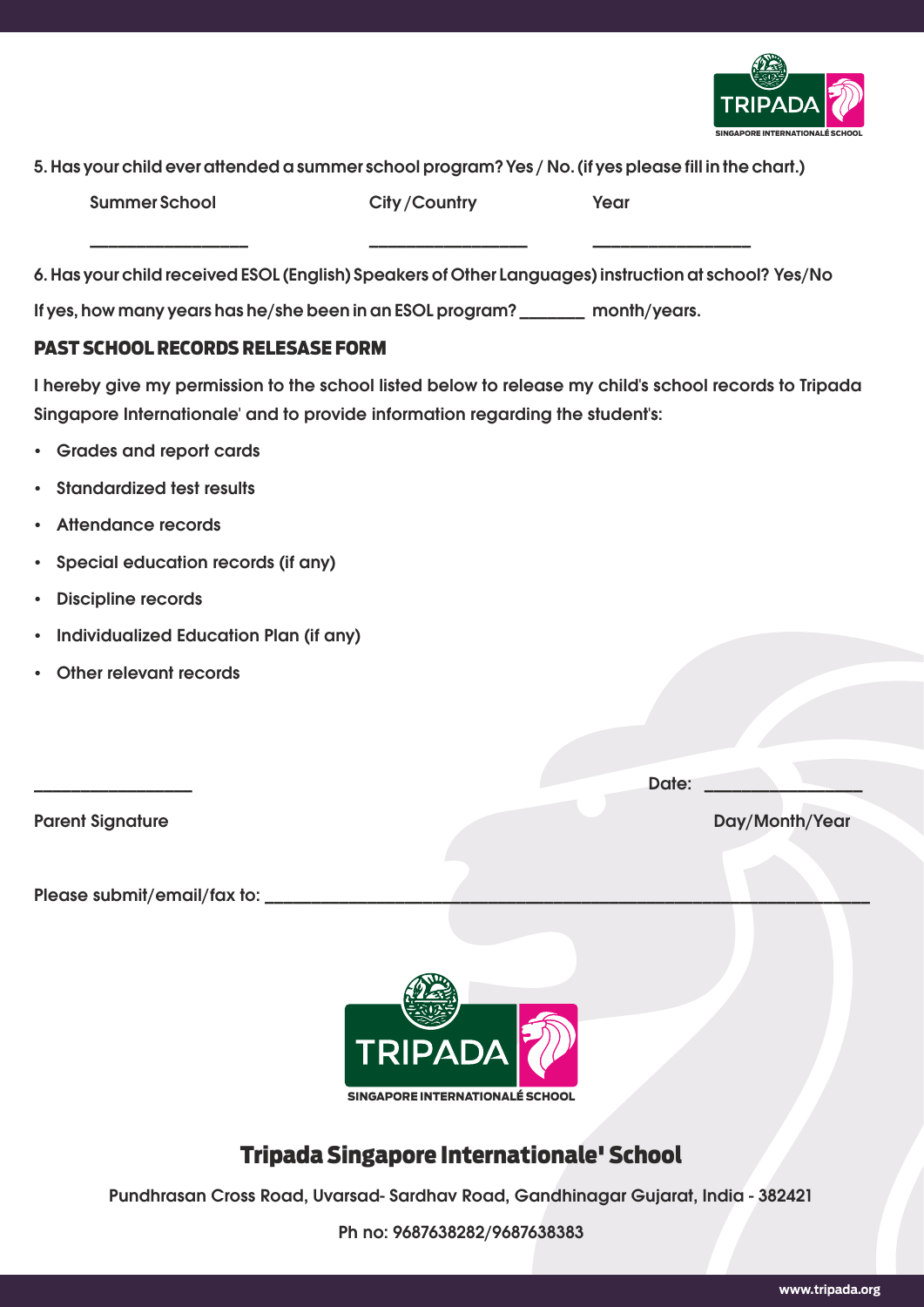# **STUDENT'S HEALTH HISTORY**



| Please check if your child has received the following childhood immunizations                                 |                                     |                                                                                                        |  |  |  |
|---------------------------------------------------------------------------------------------------------------|-------------------------------------|--------------------------------------------------------------------------------------------------------|--|--|--|
| Mumps (<br>Rubella <sup>(</sup><br>Diphtheria/Tetanus(<br><b>Measles</b>                                      |                                     |                                                                                                        |  |  |  |
| Pertussis (Whooping Cough),                                                                                   | Polio, $($<br>TB,<br><b>Typhoid</b> | <b>Hepatitis</b>                                                                                       |  |  |  |
| Please provide an attached copy of the above inoculations/immunizations including dates of<br>administration. |                                     |                                                                                                        |  |  |  |
| Has your child received medical treatment for any of the following?                                           |                                     |                                                                                                        |  |  |  |
| <b>Frequent headaches</b>                                                                                     | Eye/Ear problems                    | <b>Epilepsy/Seizures</b>                                                                               |  |  |  |
| <b>Frequent stomach aches</b>                                                                                 | <b>Heart disease</b>                | <b>Diabetes</b>                                                                                        |  |  |  |
| <b>Menstrual problems</b>                                                                                     | <b>Head injury</b>                  | <b>Kidney Disease</b>                                                                                  |  |  |  |
| <b>Infectious Diseases</b>                                                                                    | <b>Tuberculosis</b>                 | Asthma                                                                                                 |  |  |  |
| <b>Dermatological Disease</b>                                                                                 | <b>Allergies - Environmental</b>    | <b>Gastrointestinal Disease</b>                                                                        |  |  |  |
| <b>ADHD</b>                                                                                                   | Food                                | <b>Blood Disorder</b>                                                                                  |  |  |  |
| <b>Cancer</b>                                                                                                 | <b>Drug</b>                         | Other                                                                                                  |  |  |  |
|                                                                                                               |                                     | Please attach additional information or describe further any checked boxes or other health issues that |  |  |  |
| Does your child take any medication routinely?<br>No (If yes, please provide details)<br>Yes                  |                                     |                                                                                                        |  |  |  |
| (Medications can only be given at school with parental permission)                                            |                                     |                                                                                                        |  |  |  |
| Does your child wear contact lenses or glasses ?<br><b>Yes</b><br><b>No</b>                                   |                                     |                                                                                                        |  |  |  |
| Does your child have any limitations on physical activity?<br>Please providedetails.<br>Yes<br><b>No</b>      |                                     |                                                                                                        |  |  |  |
| <b>Local Emergency Contact (other than parents)</b>                                                           |                                     |                                                                                                        |  |  |  |
|                                                                                                               |                                     |                                                                                                        |  |  |  |
| <b>Last Name</b>                                                                                              |                                     | <b>First Name</b>                                                                                      |  |  |  |
|                                                                                                               |                                     |                                                                                                        |  |  |  |
|                                                                                                               |                                     |                                                                                                        |  |  |  |
|                                                                                                               |                                     | Note: TSI has its own medical room where minor injuries and medical facilities are being provided      |  |  |  |

**however for emergency situations school transports its students to a medical care facility available near to the school campus**

SUBMISSION OF THIS APPLICATION GIVES TSI PERMISSION FOR EMERGENCY MEASURES TO BE INITIATED IN CASE OF ACCIDENT OR SUDDEN ILLNESS WITH THE UNDERSTANDING THAT TSI WILL ATTEMPT TO CONTACT THE PARENTS AND/OR EMERGENCY CONTACT PERSON.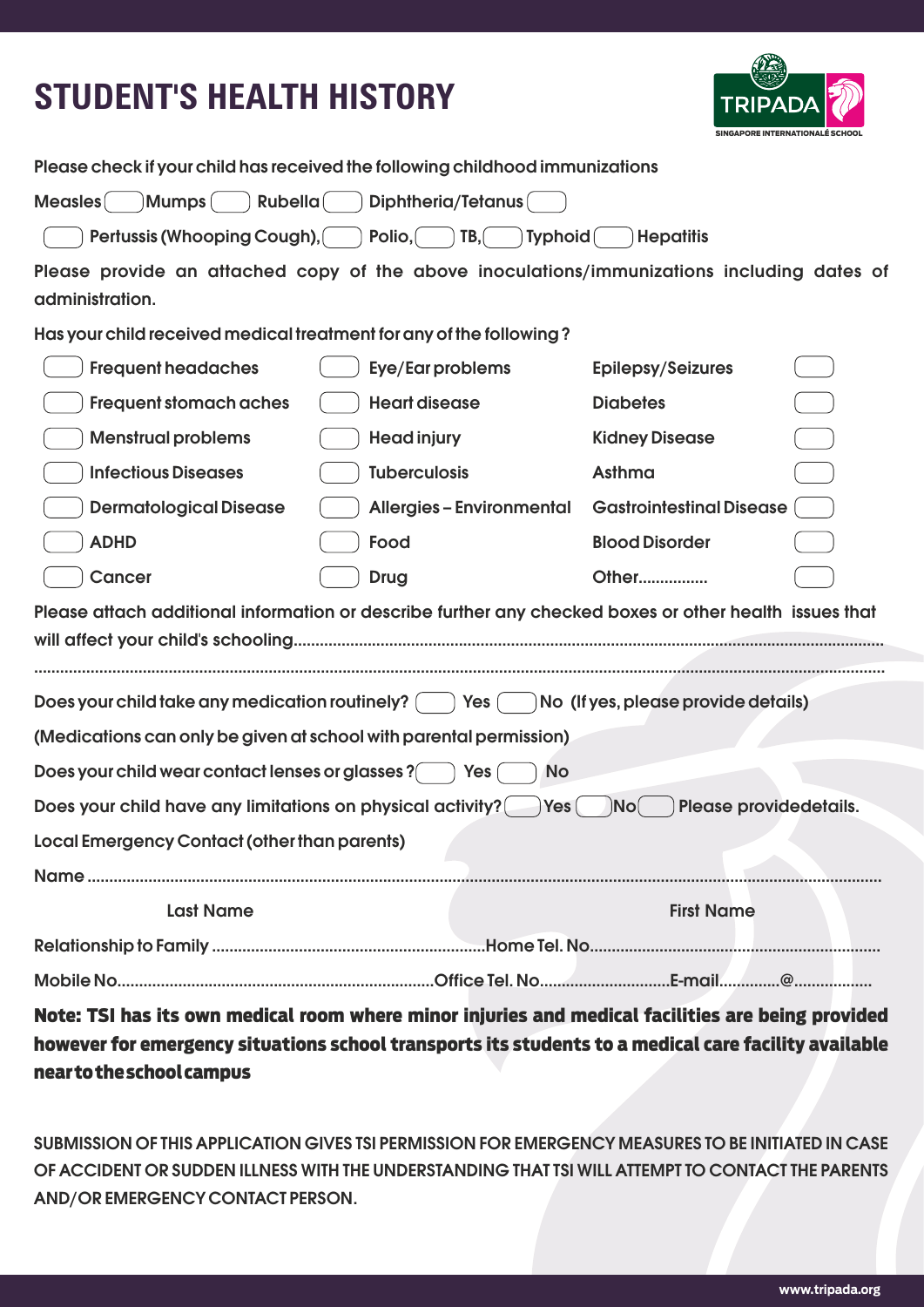# **TRANSPORTATION APPLICATION (OPTIONAL)**



I understand and agree to the following conditions concerning the participation of my child in TSI school transportation:

- $\cdot$  Daily transportation to and fro from school will be provided to TSI students living within a r e a s o n a b l e distance to our campuses. This does not include before or after school activities. This is an optional service, and families may choose to provide their own transportation at their own expense.
- If a student lives outside of 15 km an is not in a common housing area, we can pick a child up at their house if the following condition can be met: A van can be at the student house (not before 7.00 a.m.), still pick up other students, and arrive at the designated campus as per the school time.
- If the above condition cannot be met, the campus transportation assistant will arrange a pick-updropoff point for the family that would meet the above condition.
- Transportation arrangements typically take up to one week to finalize. A transportation form must be submitted to each campus five days prior to the start of service. Parents will communicate with the campus transportation assistant to finalize details.
- TSI will first try to arrange a pick-up at or near the child's housing complex. In housing developments where a number of families and students live in close proximity, TSI may arrange for a centrally located pick-up/drop-off location within or near the development. In some instances in which students live in more isolated areas, parents may be asked to provide transportation to and from designated pick-up and drop-off points.
- To help ensure on time arrival at school, buses will wait for two minutes after the assigned pick-up time before moving to the next pick-up point.
- The school will provide parents with the approximate drop-off time and location after school. Parents are responsible for daily supervision arrangements when a child arrives at the designated drop-off. (i.e. meeting a young child at the drop-off location, providing children with house keys, training the child what to do if the parents is not at the drop-off point, etc.)
- Traffic, city events, and accidents may disrupt a child's commuting, but does not constitute TSI's inability to fulfil is transportation obligation.
- TSI must be notified in writing of any changes to a parent's transportation request. If you plan to alter your child's routing for a special occasion, before or after school activity, etc., you must provide a written note to the school office for that day's change.
- Bus space is limited and is reserved for the transportation of TSI student. Our busses stop only at TSI arranged drop-off points and any change in bus schedule or route must be facilitated through the transportation office.
- TSI will arrange routes with limited stops that provide a reasonable travel time for children. The earliest pick-up will not be before 7.00 a.m.
- All issues and questions related to bus transportation should be directed to the campus transportation office or the school principal.
- $\cdot$  Violation of, or failure to comply with, bus rules can result in disciplinary action consistent with TSI polices.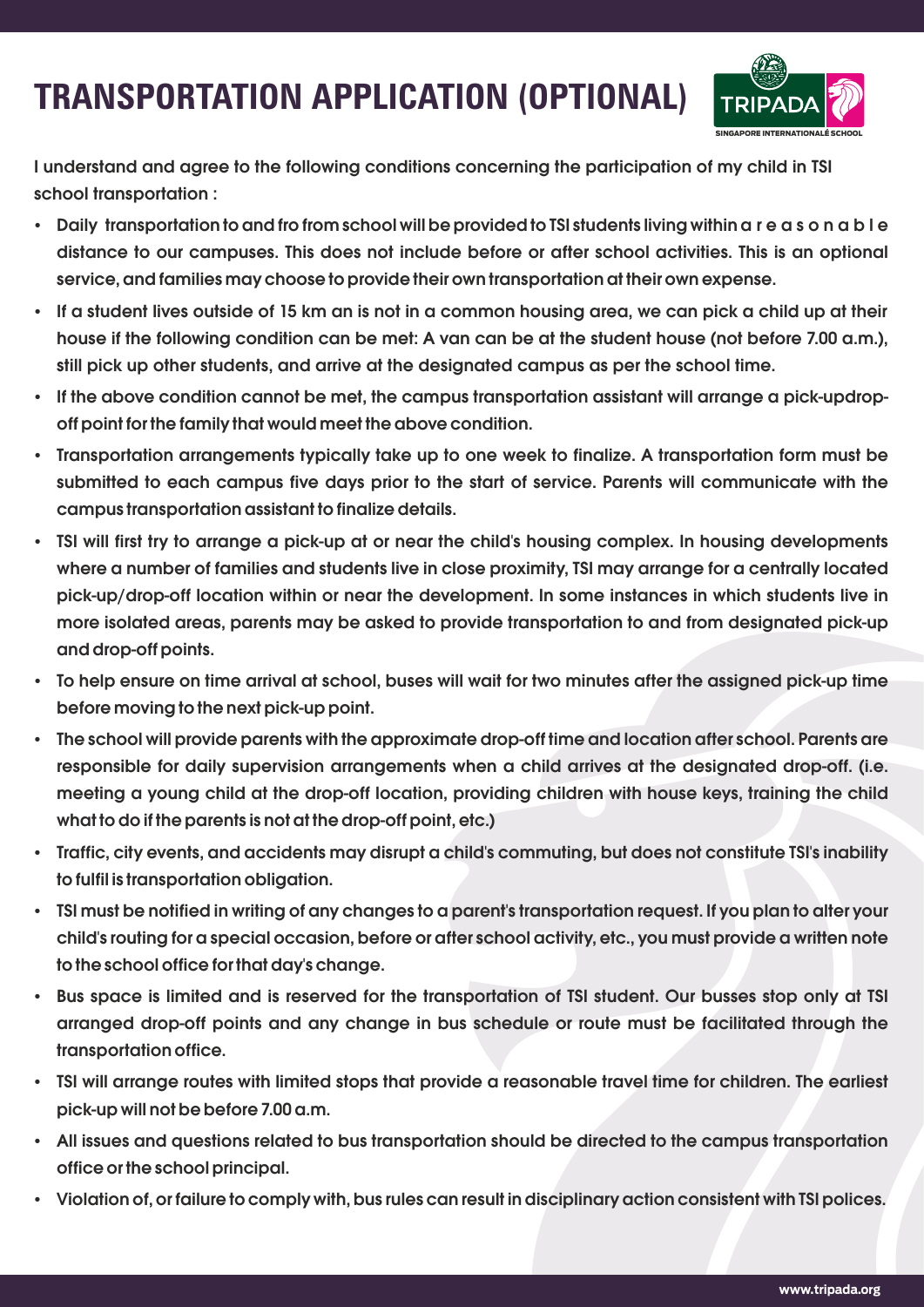

### **TRANSPORTATION APPLICATION**

Please complete this form to indicate your transportation preference (if neither box is checked, TSI understands that the parents provide the transportation unless otherwise requested by parents).

- . I would like my child (ren) to participate in the TSI transportation. I understand that if I live outside of the area for free transportation (see policy), that I will either provide for the transportation of my child (ren) or work with the campus transportation assistant to arrange a pick-up / drop off point for my child (ren).
- I will provide the transportation for my child (ren)

| <b>Parent Signature</b>         | <b>Parent Name</b> |  | <b>Date</b>                                               |  |
|---------------------------------|--------------------|--|-----------------------------------------------------------|--|
| Child/Children's family name:   |                    |  |                                                           |  |
| Child/ Children's first name(s) |                    |  | ___________________Grade ________________Campus__________ |  |
|                                 |                    |  | _________________Grade _______________Campus__________    |  |
|                                 |                    |  |                                                           |  |
| Pick-up / home address          |                    |  |                                                           |  |
|                                 |                    |  |                                                           |  |
|                                 |                    |  |                                                           |  |
|                                 |                    |  |                                                           |  |
| For office use only:            |                    |  |                                                           |  |
|                                 |                    |  |                                                           |  |
|                                 |                    |  |                                                           |  |
|                                 |                    |  |                                                           |  |
|                                 |                    |  |                                                           |  |